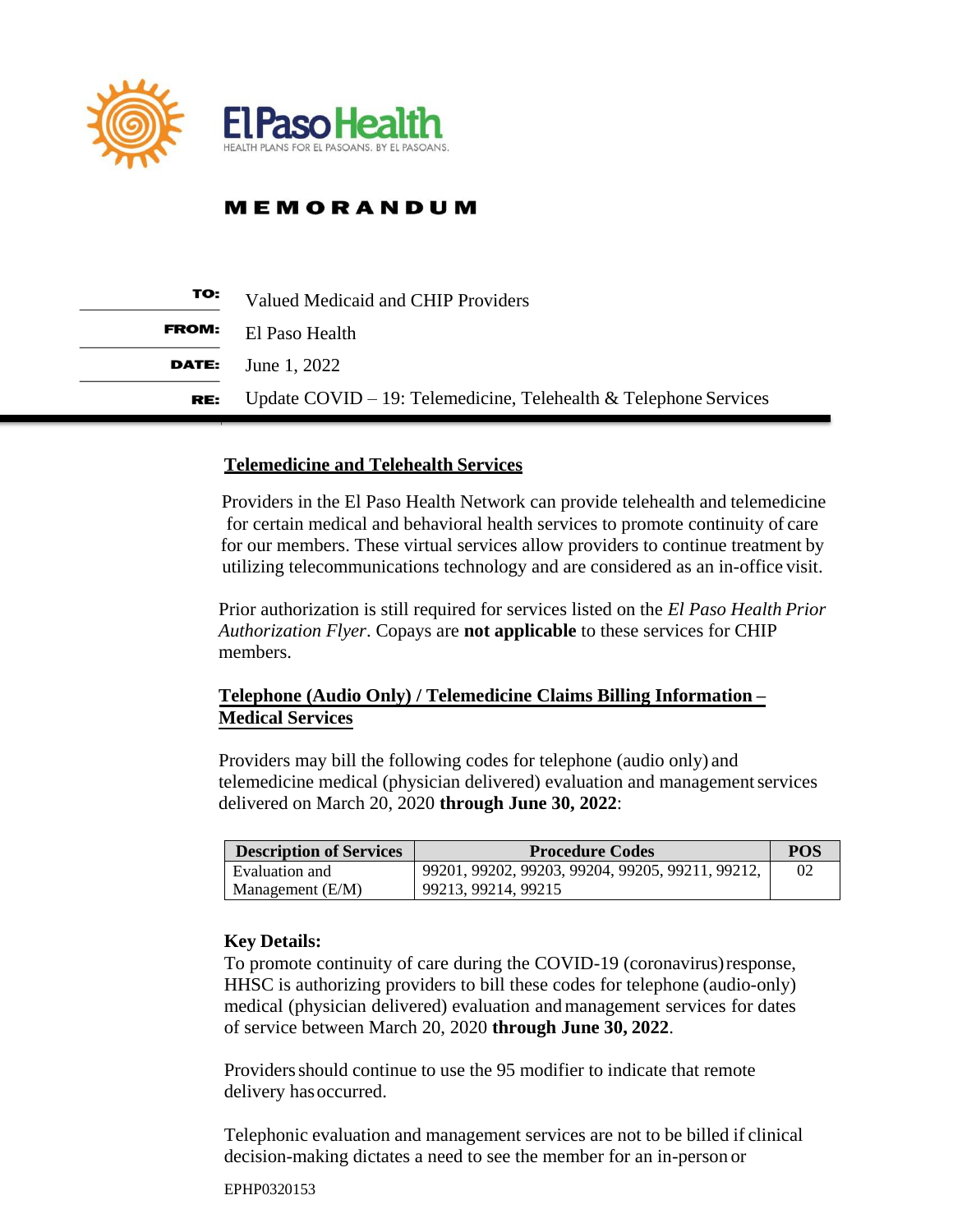

telemedicine (video) office visit within 24 hours or at the next available appointment. In those circumstances, the telephone service shall be considered a part of the subsequent office visit.

If the telephone call follows an office visit performed and reported withinthe past seven calendar days for the same diagnosis, then the telephone services are considered part of the previous office visit and are not separatelybilled.

## **Telephone (Audio-Only) / Telehealth Claims Billing Information – Behavioral Health Services**

Providers may bill to receive Medicaid reimbursement for the following behavioral health services delivered by telephone (audio only) and telehealth for dates of service March 20, 2020 **through August 31, 2022**:

| <b>Description of Services</b>                                                             | <b>Procedure Codes</b>                                              | <b>POS</b> |
|--------------------------------------------------------------------------------------------|---------------------------------------------------------------------|------------|
| Psychiatric Diagnostic<br>Evaluation                                                       | 90791, 90792                                                        |            |
| Psychotherapy                                                                              | 90832, 90834, 90837, 90846,<br>90847,90853                          |            |
| Peer Specialist Services                                                                   | H0038                                                               |            |
| Screening, Brief Intervention<br>and Referral to Treatment<br>$(SBIRT)$ *                  | H0049, G2011, 99408                                                 | 02         |
| Substance Use Disorder<br>Services <sup>*</sup>                                            | H0001, H0004, H0005                                                 |            |
| Mental Health Rehabilitation**                                                             | H0034, H2011,<br>H2012**, H2014,<br>H <sub>2017</sub>               |            |
| <b>Health and Behavior</b><br>Assessment and Intervention<br>(HBAI) Services *             | 96156, 96158, 96159,<br>96164, 96165, 96167,<br>96168               |            |
| Mental Health Targeted Case<br>Management (MHTCM)<br><b>Services</b>                       | T1017                                                               |            |
| Psychiatric Evaluation &<br>Management (E/M) Services<br>and Pharmacological<br>Management | 99202, 99203, 99204, 99205,<br>99211, 99212, 99213, 99214,<br>99215 |            |

 **Note: For pharmacological management, providers must use the appropriate E/M procedure code with modifier UD to designate when a visit is primarily focused on pharmacological management.**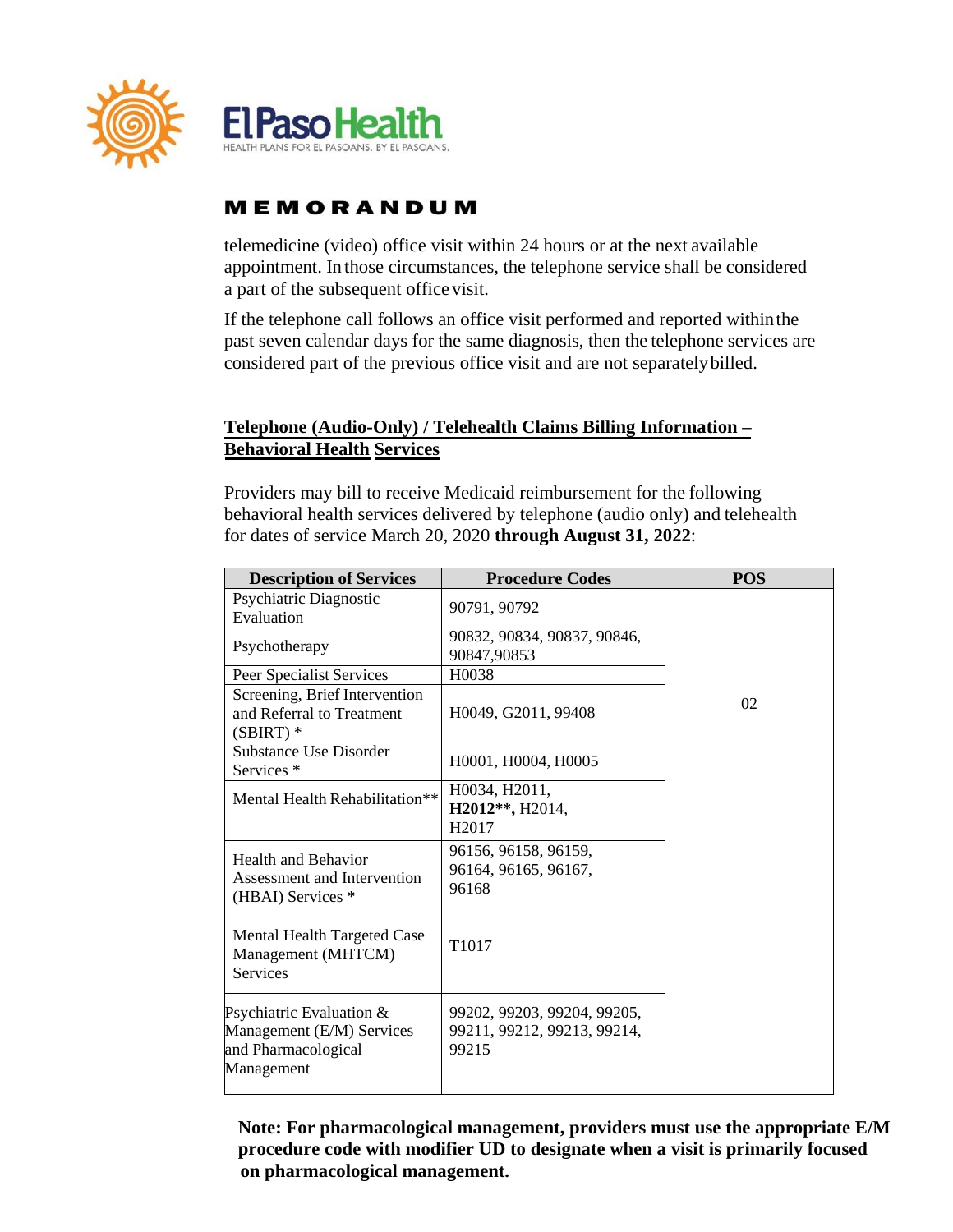

- **\*Effective February 1, 2022, HHSC has authorized Medicaid providers to submit claims for reimbursement of synchronous audio-visual technology**
- **\*\*Effective March 1, 2022, procedure code H2012 will not be allowed for reimbursement by synchronous audio-visual or audio-only (telephone) technology**

### **Key Details:**

HHSC is permitting the use of these codes for reimbursement of telephone (audio-only) delivered behavioral health services from March 20, 2020, through August 31, 2022.

Providers should continue to use the 95 modifier to indicate that remotedelivery has occurred.

# **First Call Medical Advice Infoline**

As an added support to El Paso Health STAR and CHIP members during this time, please note members may call our 24 hour First Call Medical Advice Info line to speak to professionals regarding health questions.

### **First Call Medical Advice Infoline 1-844-549-2826**

Please contact our Provider Relations Department at 915-532-3778 for any questions regarding this information.

El Paso Health will provide updates as new information is received.

### **Resources:**

### **El Paso Health Prior Authorization Flyer**

[http://www.elpasohealth.com/pdf/STAR\\_CHIP%20Pre-Authorization%20Flyer%](https://www.cms.gov/files/document/general-telemedicine-toolkit.pdf) 20EFF%2010.1.2020.pdf

**Texas Medicaid Provider Procedures Manual -Telecommunication Services Handbook** [https://www.tmhp.com/sites/default/files/file-library/resources/provider-manuals/tmppm/pdf](https://www.tmhp.com/sites/default/files/file-library/resources/provider-manuals/tmppm/pdf-%20chapters/2021/2021-02-february/2_Telecommunication_Srvs.pdf)[chapters/2021/2021-02-february/2\\_Telecommunication\\_Srvs.pdf](https://www.tmhp.com/sites/default/files/file-library/resources/provider-manuals/tmppm/pdf-%20chapters/2021/2021-02-february/2_Telecommunication_Srvs.pdf)

### **TMHP:**

[HB4: Behavioral Health Services Delivered by Synchronous Audio-visual or Telephone](https://www.tmhp.com/news/2022-01-19-hb4-behavioral-health-services-delivered-synchronous-audio-visual-or-telephone)  [\(Audio-only\) Interim Guidance | TMHP](https://www.tmhp.com/news/2022-01-19-hb4-behavioral-health-services-delivered-synchronous-audio-visual-or-telephone)

[https://www.tmhp.com/news/2022-04-28-update-hb4-behavioral-health-services-delivered](https://www.tmhp.com/news/2022-04-28-update-hb4-behavioral-health-services-delivered-synchronous-audio-visual-or)[synchronous-audio-visual-or](https://www.tmhp.com/news/2022-04-28-update-hb4-behavioral-health-services-delivered-synchronous-audio-visual-or)